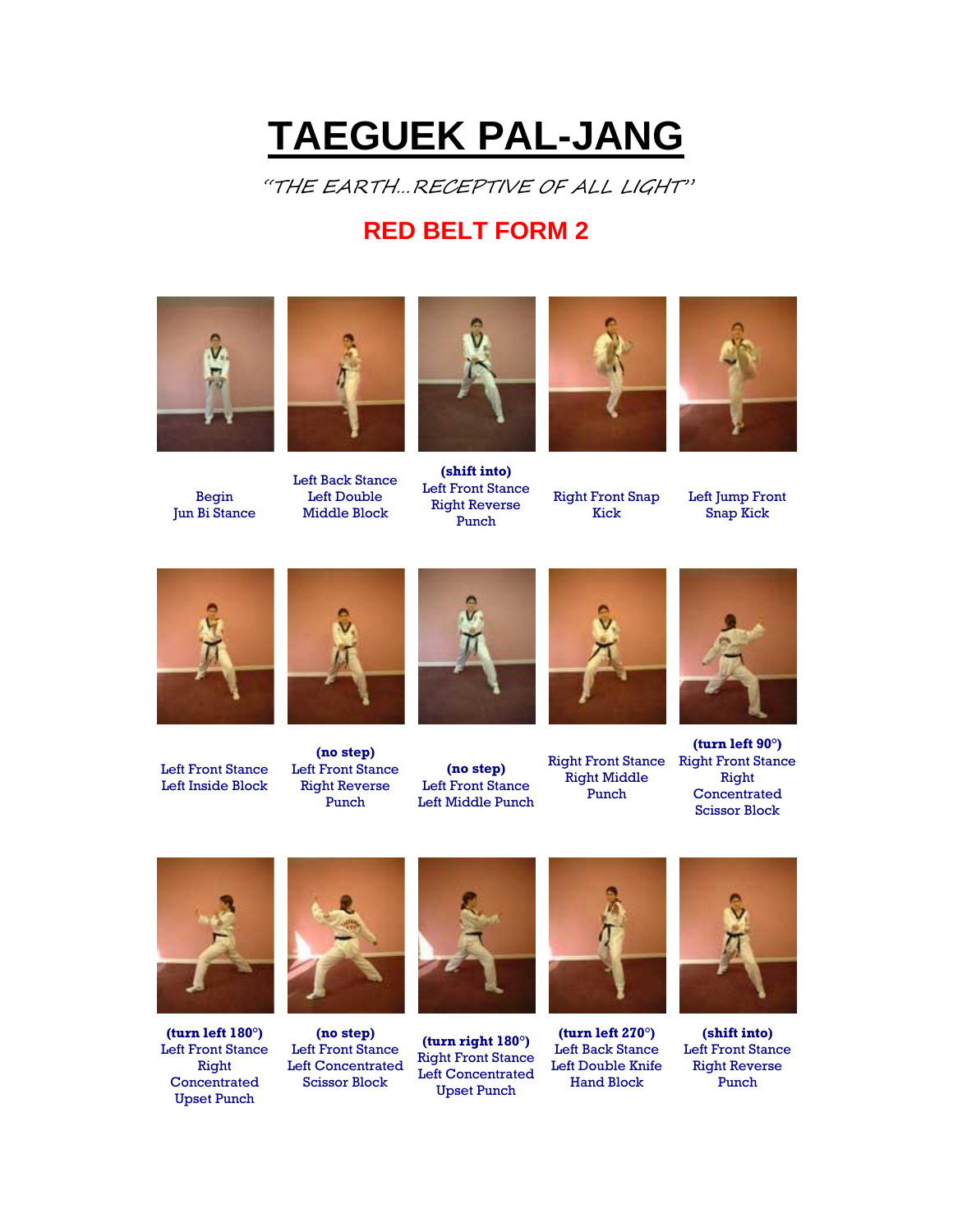

Right Front Snap Kick







**(turn left 90°)** Left Cat Stance Left Double Knife Hand Block



Left Front Snap Kick



Left Front Stance Right Reverse Punch



**(step back)** Left Cat Stance Left Palm Heel Block



**(turn right 180°)** Right Cat Stance Right Double Knife Hand Block



Right Front Snap Kick



Right Front Stance Left Reverse Punch



**(step back)** Right Cat Stance Right Palm Heel Block



**(turn right 90°)** Right Back Stance Right Double Low Block



Left Front Snap Kick



Right Jump Front Snap Kick



Right Inside Block Right Front Stance



**(no step)** Right Front Stance Left Reverse Punch